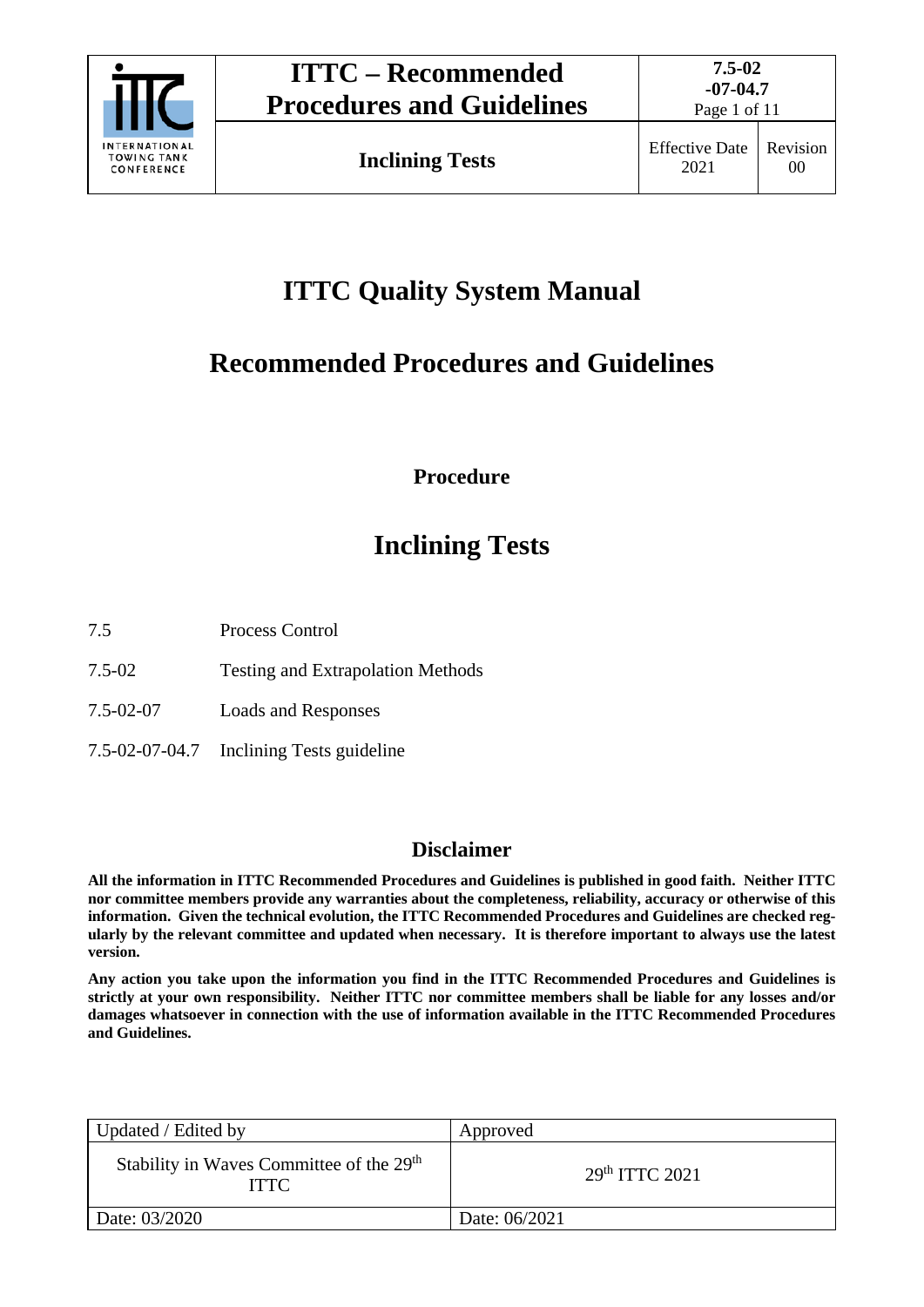

Page 2 of 11

Revision 00

### **Table of Contents**

| 1.  |       | <b>PURPOSE OF PROCEDURE3</b>     |  |
|-----|-------|----------------------------------|--|
| 1.1 |       | Historical background3           |  |
|     |       |                                  |  |
|     |       |                                  |  |
| 2.  |       | <b>MANDATORY CONDITIONS 3</b>    |  |
| 2.1 |       | <b>Environmental conditions3</b> |  |
|     | 2.1.1 |                                  |  |
|     |       |                                  |  |
|     |       |                                  |  |
|     | 2.1.4 |                                  |  |
|     | 2.1.5 |                                  |  |
|     |       |                                  |  |
|     | 2.2.1 |                                  |  |
|     |       |                                  |  |

|  | 2.3 Numerical model and numerical |  |
|--|-----------------------------------|--|
|  |                                   |  |
|  |                                   |  |
|  |                                   |  |
|  | 3.3 Displacement measurements  6  |  |
|  |                                   |  |
|  |                                   |  |
|  |                                   |  |
|  |                                   |  |
|  |                                   |  |
|  | 7. RECOMMENDATIONS 10             |  |
|  |                                   |  |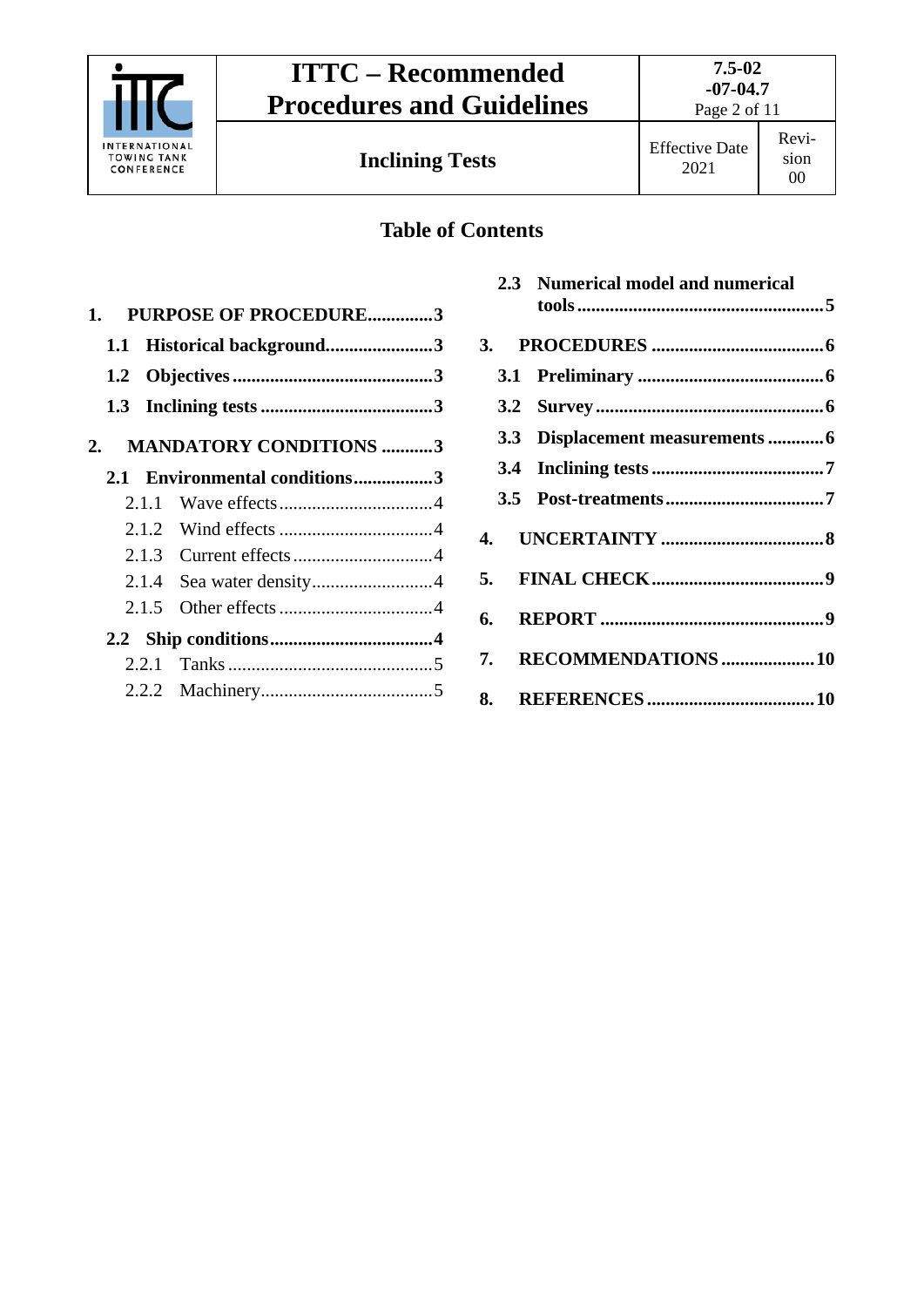

**7.5-02 -07-04.7** Page 3 of 11

**Inclining Tests** Effective Date

#### Revision 00

### **Inclining Tests**

### <span id="page-2-1"></span><span id="page-2-0"></span>**1. PURPOSE OF PROCEDURE**

### **1.1 Historical background.**

The historical background is essential to understand inclining tests procedure. It is very well explained by Nowacki and Ferreiro (2003). They show that the first theoretical written base came from Archimedes (ca. 287-212 B.C.) who explain stability for a homogeneous floating solid made of simple geometrical shapes (in those case the centre of gravity of the immersed part of the body is also the centre of volume). It was necessary to wait until the  $17<sup>th</sup>$  century to found mention of procedures to estimate loads (which was needed to estimates taxes) and then displacement of the ship, by draught measurement and waterplane estimation (Anthony Deane in UK or Johannes Hudde in Netherlands). It must be noticed that those measurements were made at full scale and not using drawing plans. Notable theoretical improvement from Archimedes theory came simultaneously and independently from Bouguer and Euler, the first introduce the metacentre and the second the restoring moment, both around 1746-1749. Only few years later, in 1748, the first inclining test (referenced by Nowacki and Ferreiro) was performed in Brest (France) by Clairin des Lauriers on a new-built 74-gun ship *Intrépide* specifically made in order to test the new theory.

### <span id="page-2-2"></span>**1.2 Objectives**

The objectives of these procedures are to determine the effective displacement and position of centre of gravity of a ship in the situation during the experiments. Effective, means that the vertical position of the centre of gravity ob-

tained, take into account the effect of free surface in tank, necessary for the stability evaluation. In particular, that means that no extrapolation at another displacement is considered (except for inclining weight and gear). As for the ATM standard guide (2014), this procedure is not applicable to vessels such as tension-leg platforms, semisubmersibles, rigid hull inflatable boats and so on.

### <span id="page-2-3"></span>**1.3 Inclining tests**

In this procedure, inclining tests is decomposed in four parts:

- Survey of the ship,
- The determination of displacements,
- The inclining experiment itself, which is based on a transverse shift of weight,
- Post-treatments.

The three first parts can be done in any order but must be done in the smallest delays between them in order to reduce change in mass and position. It must be specified in the report where the test have been performed, time and duration of the test.

### <span id="page-2-5"></span><span id="page-2-4"></span>**2. MANDATORY CONDITIONS**

### **2.1 Environmental conditions**

During test, environmental conditions must be as favourable as possible and very well documented in the report of the experiments. It must be clearly specified in the report of the experiment:

• Wave conditions during draft measurements (should be less than 5 cm high but can be depend of the technical solution used),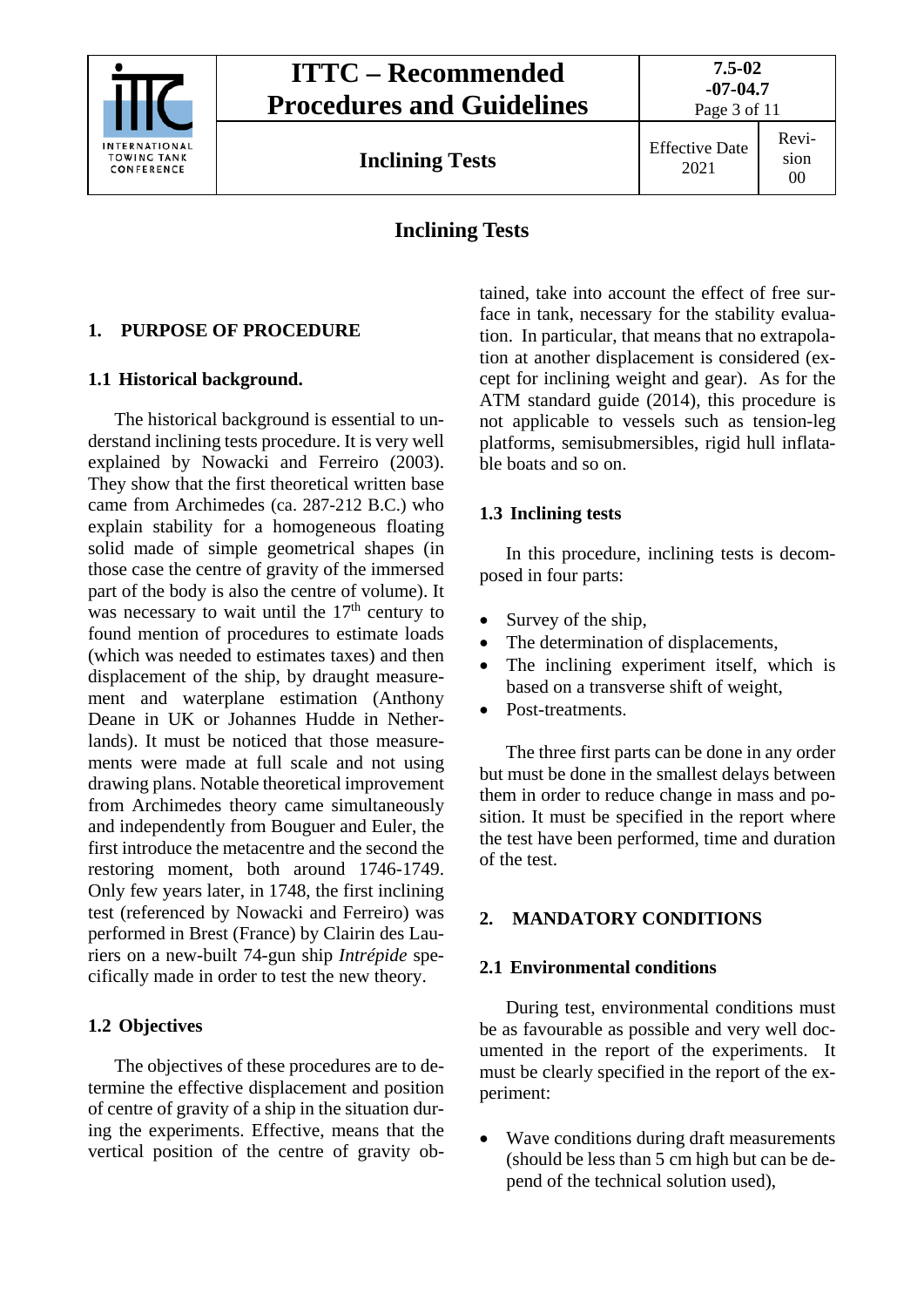

**Inclining Tests** Effective Date

- Wind conditions (should be less than 10 knots in gust but the limit can depend of the ship) including relative heading (temporal wind measurement is encouraged),
- Current if any, including tide,
- Other meteorological phenomenon, as rain (potential water accumulation on deck) or environmental phenomenon (wake of others ships) which can have an effect on the results have to be mentioned,
- For estimation of displacement by draft or freeboard measurements, seawater density must be measured.

### <span id="page-3-0"></span>2.1.1 Wave effects

In order to evaluate waves effects it is recommended to record temporal trace of measurements and to compare it to natural roll period of the ship. Effect of a relatively large roll resonance motion can be limited by computation of the average of the signal during a large period but it must be checked that other frequencies do not disturbed too much the motions.

### <span id="page-3-1"></span>2.1.2 Wind effects

In order to evaluate the effects of wind it is suggested to determine the heel angle due to the wind. For this purpose, the wind surface and others ship parameters can be the ones chosen in the stability booklet for the verification of the IMO's meteorological criteria with a raw approximated value for the vertical position of the centre of gravity. More data can be found in Blendermann (1996) for the draft coefficient. The wind velocity is the gust value (average over 5 seconds of duration). If the gust velocity is unknown, it can be estimated from the nominal wind velocity (average over 10 minutes at 10 meters high) usely given by measurements or hindcast. A gust factor of  $\sqrt{2}$  has to be used from the nominal wind velocity and gust velocity. A relative reduction of the velocity can be obtained by taking into account the relative heading. The heel angle due to this gust wind velocity should be very small and in all case much smaller than the first heel inclination observed during the inclining experiments.

### <span id="page-3-2"></span>2.1.3 Current effects

Because effects of current is difficult to estimate it is recommended to avoid this situation whenever it is possible for example by conducting the experiment around slack tide (if any).

### <span id="page-3-3"></span>2.1.4 Sea water density

If necessary seawater density must be evaluated in one or more places around the ship depending of the conditions (for instance: suspicion of non-uniform density due to mixing of seawater and freshwater after rain or near a river). The sample of water used should be taken at a depth representative to the draft of the ship. In some cases, depending on density evaluation techniques used, temperature of the water has to be measured too.

### <span id="page-3-4"></span>2.1.5 Other effects

In order to avoid any external perturbation a continuous visual observation outside the ship is mandatory and must be reported.

### <span id="page-3-5"></span>**2.2 Ship conditions**

The ship must be as less linked as possible to the quay or other part, floatable or not, non-include in the ship definition. Mass modification and mass transfer should be avoid during the whole tests. Precautions should be taken to prevent both deliberate and accidental liquid transfer (Moore 2010).

It must be verified that there is enough water under the keel in order to be sure that the ship is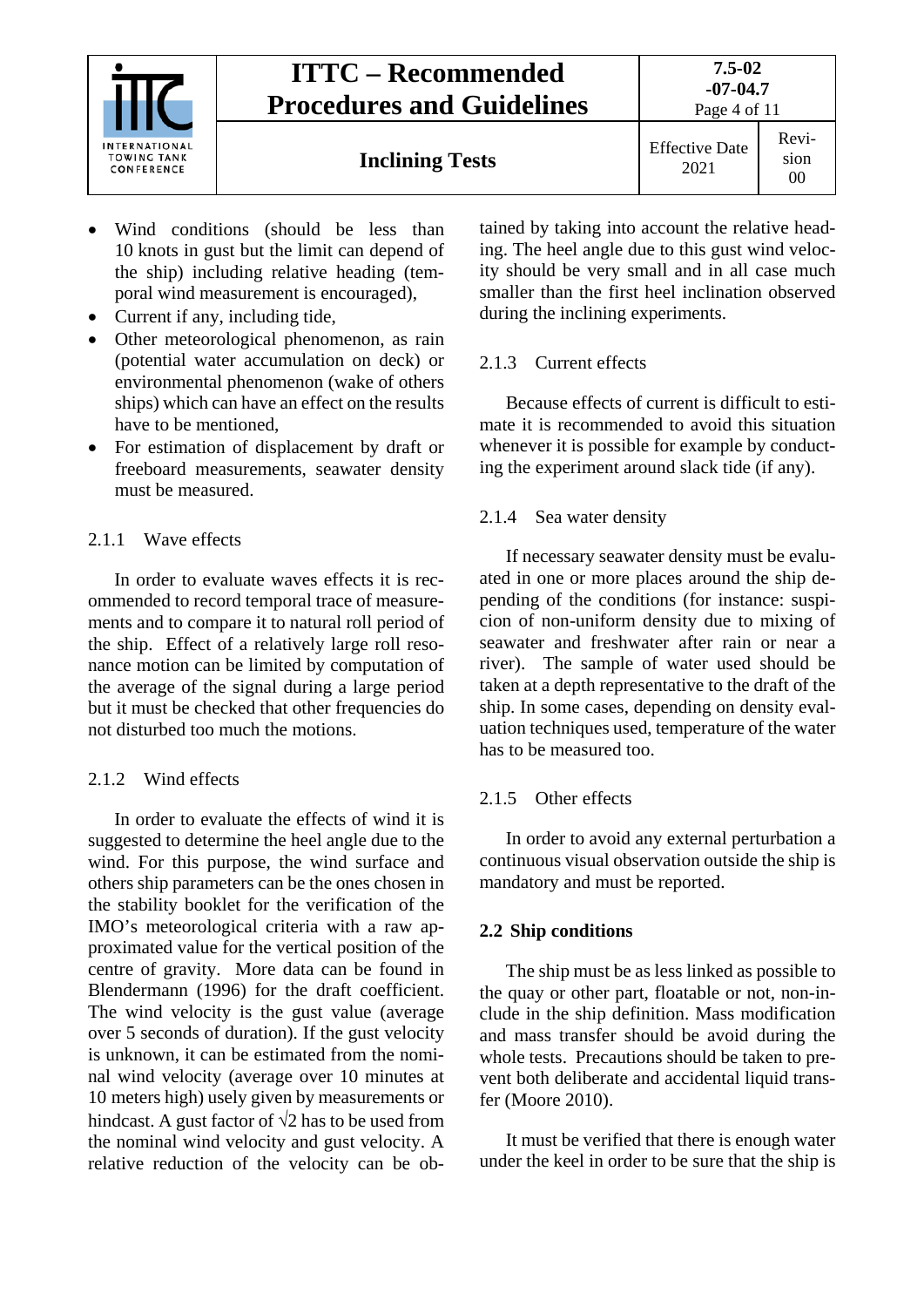

Page 5 of 11

entirely free in all experiment situation and during the entire duration of the experiment.

All gear should be secure in order to not shift during the experiment.

Draft at which abrupt changes in the water plane are to be avoid as possible (Moore, 2010). In order to check it, it is suggested to draught the metacentre movement with heel angle on a figure as the figure 1c of Dunworth (2014) or figure 2 of Karolius (2016). The non-linearity in the heeling moment vs. angle of heel can imply different solutions for postreatment.

### <span id="page-4-0"></span>2.2.1 Tanks

The results of those tests will gave the effective position of centre of gravity. That means that the effect of liquid in tanks shifting with heel will be included in the results. To avoid this phenomenon, it is preferable to fully empty as many tanks as possible and exclude the cases of reservoir or decks containing relatively small amount of liquid that could cause disturbances difficult to quantify (corner effects in particular). Excluding almost full tank is also preferable to avoid air pocket and venting problems.

Empty tank is the preferable situation. Slack tank can contain small quantity of fluid inducing a large free surface effect, non-expected linearity with heel angle and hysteresis phenomenon. Full tank can induce non-predictable free surface effect. In pressed tank, it can be observed air trap dependant to location of events which also induce inaccuracy in the results.

In the case of non-empty tank, free surface effect have to be include. If this effect can be remain constant during the experiment, usual correction obtain from surface inertia o the free surface in the tank can be used. If not, the shift of centre of gravity of the fluid have to be calculated for each inclinations and considered for the evaluation of the heeling moment.

Anti-roll tanks using liquid have, by definition, a large free surface effect. Those tanks have to be fully empty.

Pipe between tanks should be preferably closed.

### <span id="page-4-1"></span>2.2.2 Machinery

All unnecessary machinery should be shut down or isolated to prevent fluid tranfert. Fluid consumption are to be minimised and be drawn preferably by centreline tanks. Estimation of transfert of fluid during the experiments have to be reported (MAP, 2010).

### <span id="page-4-2"></span>**2.3 Numerical model and numerical tools**

The hull geometry must be very precisely described in order to estimate the level of uncertainty obtained. Using numerical model of the ship and modern numerical tools is necessary and have not only to be used through hydrostatic pre-calculated tables. The following elements must be specified:

- The sign convention for roll, heel and moment must be fixed,
- The reference of the numerical hull file used as input data, and the name of the numerical tools used,
- The uncertainty expected of the numerical hull definition (2D or 3D representation).
- The representation of the numerical hull file (out frame size or the overall size of the hull) and keel thickness if available,
- The list of appendices (including bow thruster, added keel etc…) taken into account and those, which are not.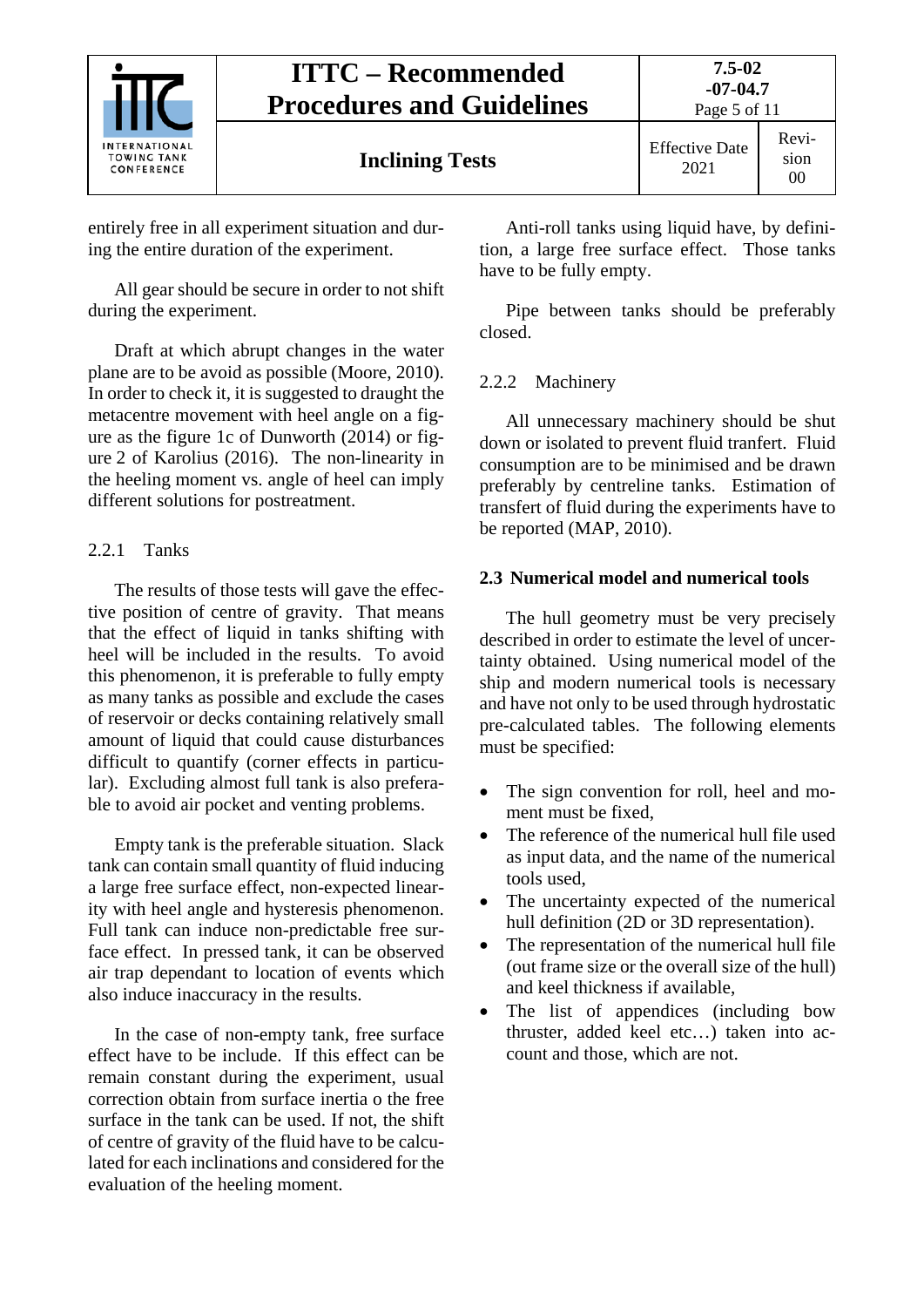

| <b>ITTC – Recommended</b>        |  |  |  |
|----------------------------------|--|--|--|
| <b>Procedures and Guidelines</b> |  |  |  |
|                                  |  |  |  |

Page 6 of 11

Revision 00

### <span id="page-5-1"></span><span id="page-5-0"></span>**3. PROCEDURES**

### **3.1 Preliminary**

The motion of the ship must be simulated before the inclining test with estimated value of the displacement and the centre of gravity (from sister ships results or of from the design office) in order to check:

- If the expected weight and their location are acceptable,
- The possible security problems due to excessive heel angle,
- The possible excessive change in the surface of flotation (it can induce the used of different numerical tools post-treatments),
- The influence of wind to estimate the maximum wind velocity acceptable for experiments.

### <span id="page-5-2"></span>**3.2 Survey**

Survey of the ships is important in order to check if everything is in an acceptable situation for the experiment (inventory, and if necessary limit, any weight, including liquid, with possible shift) and to be able to describe precisely the conditions of the ship during the experiments (conditions for light operational or full displacement). All tanks have to be verified (sounding, filling rate, density) and adequate measures have to be taken to preclude air pockets in about full tanks (IACS, 2004). It is also preferable to check all compartments and voids.

### <span id="page-5-3"></span>**3.3 Displacement measurements**

Displacement estimation can be done by many different ways depending on the size of ship, the knowledge of the geometry of the ship and the incertitude wanted. Because, at an early stage, this procedure is more focused on the determination of the centre of gravity where displacement is only an input data, this part will not be developed so much. Only a list of solutions with advantages and disadvantages is proposed for the moment.

Even if it should be the more accurate solution, direct mass measurement is possible only for small ship, then the basic theory used is to estimate the volume of water displaced. By water density multiplication, the displacement is directly accessible.

The usual solution to determine the displacement of a ship at sea is to measure drafts or freeboard (at least one, preferably four and usually six). Draft measurement on official draft mark are preferable for a better accuracy of the results. Depending of number of drafts measurements, it can be necessary to also measure heel and trim. The usual combinations is six draft measurements and one density measurement. The six draft measurements (at front, middle, and fore end for both side) can allow to take into account a potential hull deformation. For hull deformation, different approximations can be used and have to be well referenced in the final report of the experiment. The default one can be the one described in Principle of Naval Architecture (1988), and theoretically strictly justified for a rectangular barge with homogeneous weight repartition. In this case, parabolic deformation is expected and cannot be discarded because there is always a parabolic lines passing through three points. A more rigorous methodology could be obtained with modern tools using, for example, the mechanical inertia of the main section in order to find a more realistic hull deformation.

Those drafts measurements, eventually completed by angles, determine the exact position of the theoretical geometry of the ship beside the water surface considered as flat (water surface can be lightly deformed in order to simulate hull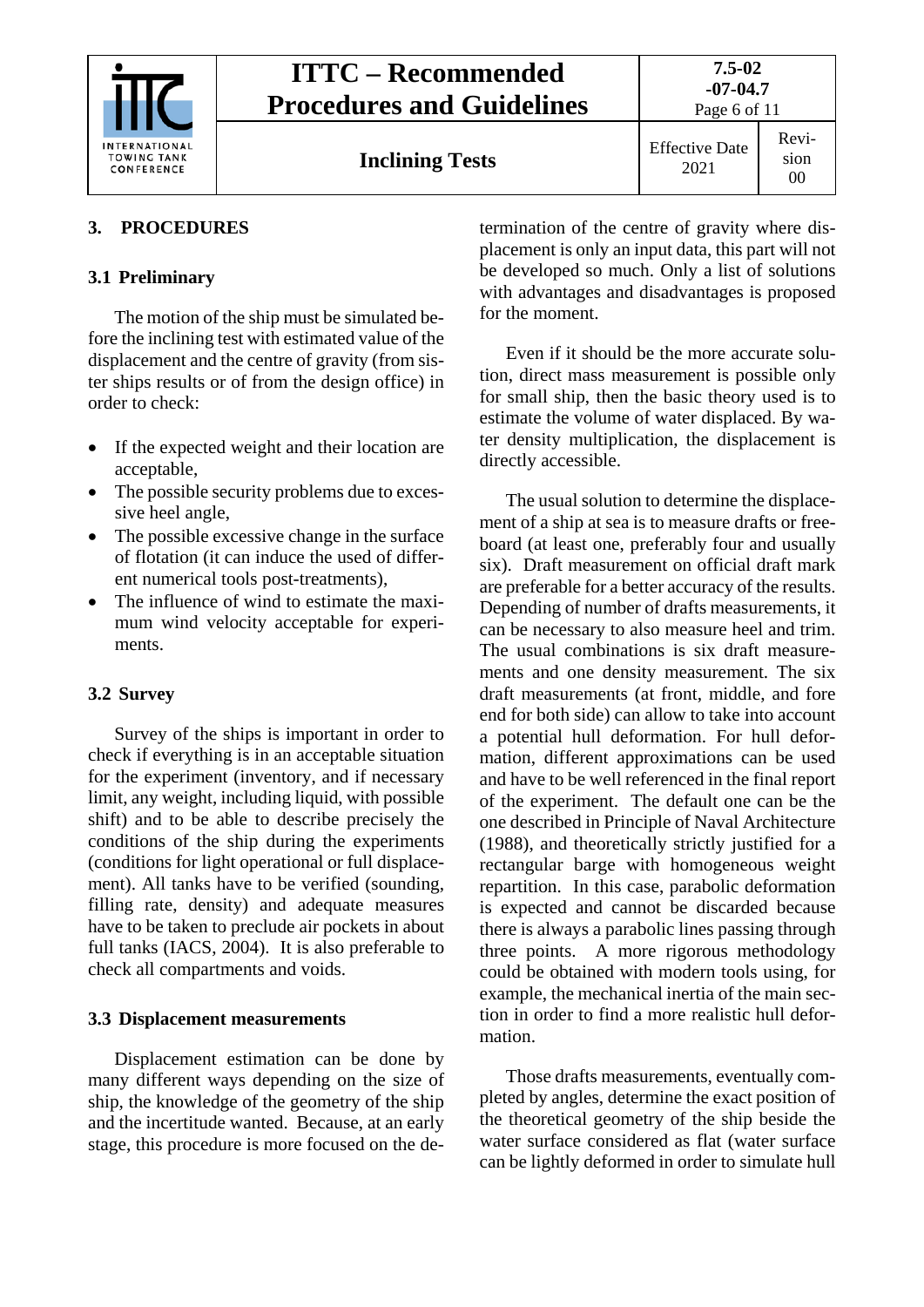

deformation because it can be easier than deforming the hull geometry). Then it is necessary to use a hull geometry to obtain volume of displaced water. Using the numerical model to obtain the best fit between all measurements if preferable than using only equivalent draft and hydrostatic tank table.

With adequate post treatments, it could be possible to estimate the volume of the water displaced, the mass of the ship, the position of the centre of gravity (longitudinal, transversal and vertical) located somewhere along the vertical from the centre of buoyancy which is determined by numerical tools.

#### <span id="page-6-0"></span>**3.4 Inclining tests**

The methodology is to shift mass in the ship and measure precisely the induce motions of the ship. Any kind of mass shift can be used (even water transfer in ballast) but it must be kept in mind the objective of uncertainty because some of the solutions can be less precise than others. For example, a car carrying the weights and rolling in transverse rails gives excellent results because little rolling of the ship it induces and the movement of the weights can be and measured accurately (Moore 200) and adjusted. Calibrated mass transversely shifted on horizontal deck nearest the middle of the ship should be preferable. In any case, the shifted mass should be shaped so that its centre of gravity may be accurately determined (IACS, 2004) and already inboard for the draft measurement. In case of using water ballast heel and trim have to be taken into account. In case of outside location during storage and/or experiments impervious to water is needed (MAP, 2010).

For all shift mass (including the reference situation), the motion of the ship must be recorded. Measurement techniques is free but must be well documented in order to estimate the uncertainty of the motions measurements.

The final results should avoid effect of resonance roll usually observed after shifting weight.

The zero point is the reference attitude of the ships where final position of centre of gravity will be determined by the inclining test. Heeling points must be symmetrical (in number and in values) from this reference point.

Numerous tests are needed; the more they are, the more accurate will be the final results. At least one (the zero point) should be done twice.

During experiments, it must be report any observation of change in the surface of flotation due to heel from the zero point as reference (transom, bulbous, bilge keel, ..).

#### <span id="page-6-1"></span>**3.5 Post-treatments**

It is strongly recommended to reproduce all the experiments with adequate numerical tools and not only using traditional formulas and hydrostatic table in order to take into account at all angles:

- The real displacement of the metacentre,
- The real location of the centre of buoyancy,
- The real free surface effect of tanks,
- The real initial attitude of the ship (trim and heel),

Those more accurate methodologies where re-demonstrated recently by Wilezynski (2015), Dunworth (2013, 2014 and 2015) Smith et al (2016) and Karolius et al (2018). Those methods allow more attitudes of the ship even with drastic change of the waterplane area with heel than traditional methods as mentioned by ASTM F1321-14 (2014).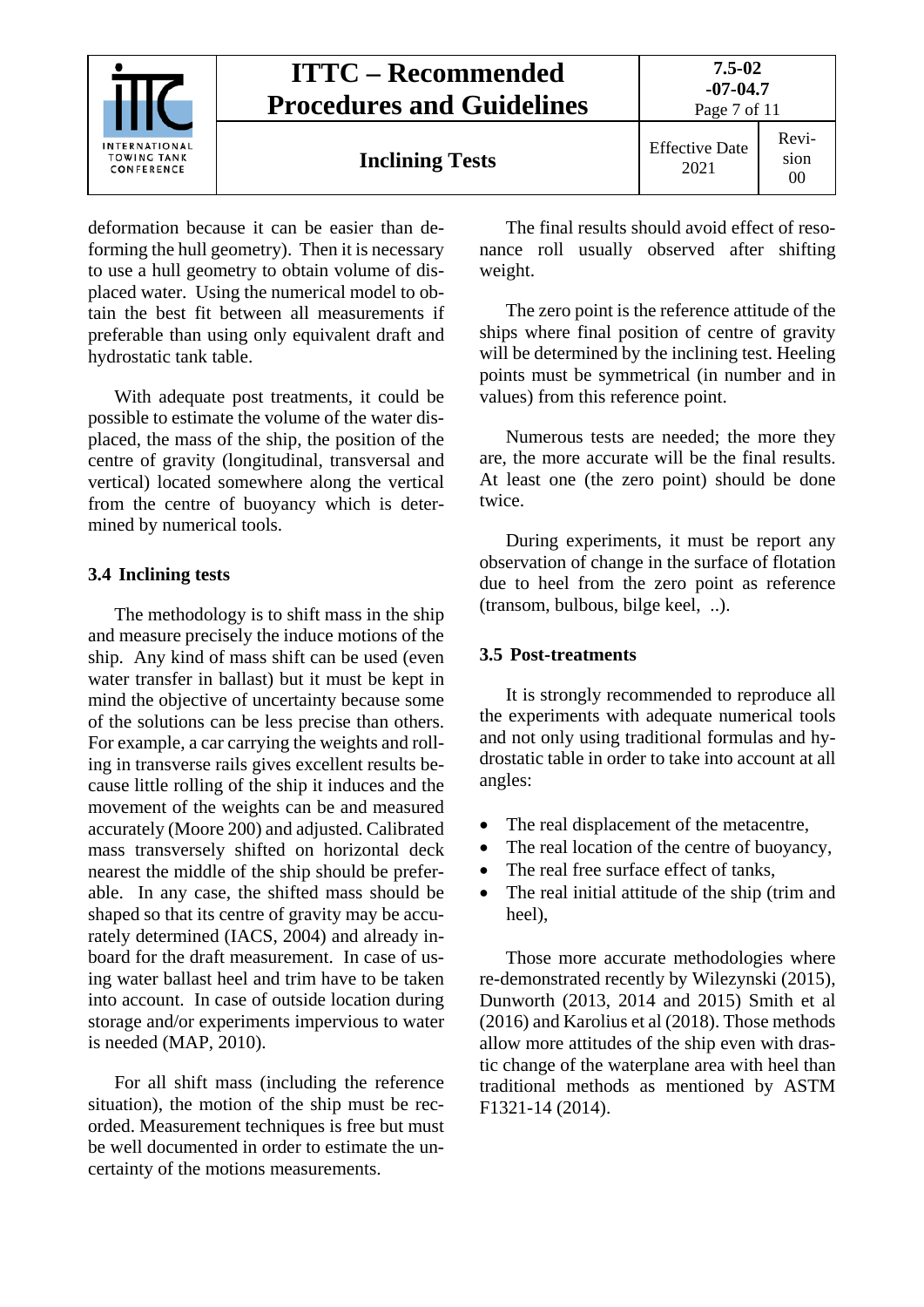

At the end, results came usually from the slope of a graph (it is not mandatory that the regression line pass through the origin). The evaluation of this value should preferably use likelihood method in order to not minimize the incertitude along one axe from the other, as linear regression do. For each point the uncertainty of heeling moment and heel angle can be evaluate using following table and taken into account.

This graph (tangent of the heel angle vs heeling moment) should be draught during the test in order to found potential error before the end of the experiments (Moore 2010). Different typical error visible by examination of the slope of the graph is commented, for example, in IMO IS 2008.

### <span id="page-7-0"></span>**4. UNCERTAINTY**

Uncertainty study can be based on Whitrow (2003) and Hansen (1985) work. Whitrow include results of a questionnaire sent to a sample of naval architects, surveyors and Royal Navy personnel. The first step must be the evaluation of input errors. Whitrow propose a summary of input errors estimation, used in (MAP, 2010), and resumed and lightly completed in the following table.

| Table 1: Inputs errors, mainly from Whitrow (1985) |  |  |  |  |  |  |  |  |
|----------------------------------------------------|--|--|--|--|--|--|--|--|
|----------------------------------------------------|--|--|--|--|--|--|--|--|

| <b>Input parameter</b>                                    | <b>Error</b><br>applied | <b>Source</b>             |
|-----------------------------------------------------------|-------------------------|---------------------------|
| visual draught read-<br>1ng<br>(depending of the weather) | $0.005$ m               | <b>ASTM</b><br><b>MAP</b> |
| draught mark verti-<br>cal position                       | $0.006$ m               | Whitrow                   |
| seawater density                                          | 0.00045<br>$t/m^3$      | Withrow                   |
| tank content dip tape<br>reading                          | $0.003$ m               | Whitrow /<br><b>ASTM</b>  |
| tank content gauge<br>readings                            | 3.2 %                   | Whitrow                   |

| density of liquids in<br>tanks                                   | 0.00045<br>$t/m^3$              | Whitrow     |
|------------------------------------------------------------------|---------------------------------|-------------|
| free surface moment<br>of inertia of tanks                       | 1.50 %                          | Hansen      |
| solid deadweight es-<br>timates                                  | $1\%$                           | <b>MAP</b>  |
| KG of deadweight<br>estimates                                    | $0.150 \;{\rm m}$               | Hansen      |
| weight of personnel                                              | 5.0%                            | Hansen      |
| KG of personnel                                                  | $0.150 \; \text{m}$             | Hansen      |
| inclining<br>gear<br>weight                                      | 4.15%                           | Hansen      |
| KG of inclining gear                                             | $0.050 \;{\rm m}$               | Hansen      |
| longitudinal distance<br>between forward<br>marks and aft marks  | $0.100 \; \mathrm{m}$           | Hansen      |
| longitudinal distance<br>between aft marks<br>and midships marks | $0.100 \; \mathrm{m}$           | Hansen      |
| longitudinal distance<br>between aft marks<br>and midships marks | $0.100 \; \mathrm{m}$           | Hansen      |
| hull defelection pa-<br>rameter                                  | 10.0%                           | Hansen      |
| calculated volume                                                | 0.1 %                           | Hansen      |
| volume due to ap-<br>pendages                                    | 1.0%                            |             |
| difference of centre<br>of buoyancy due to<br>appendages         | 1.0%                            |             |
| difference between<br>design and build di-<br>mensions           | $0.06$ m $/$<br>$100 \text{ m}$ | Hansen      |
| vertical moment of<br>displaced volume                           | 0.05%                           | Hansen      |
| water line moment<br>of inertia                                  | 0.09%                           | Hansen      |
| visual pendulum de-<br>fection                                   | $0.002 \; \mathrm{m}$           |             |
| hell angle measure-<br>ment                                      | $0.01^{\circ}$                  | <b>ASTM</b> |
| KM Metacentre pos-<br>tion                                       | 1.0%                            |             |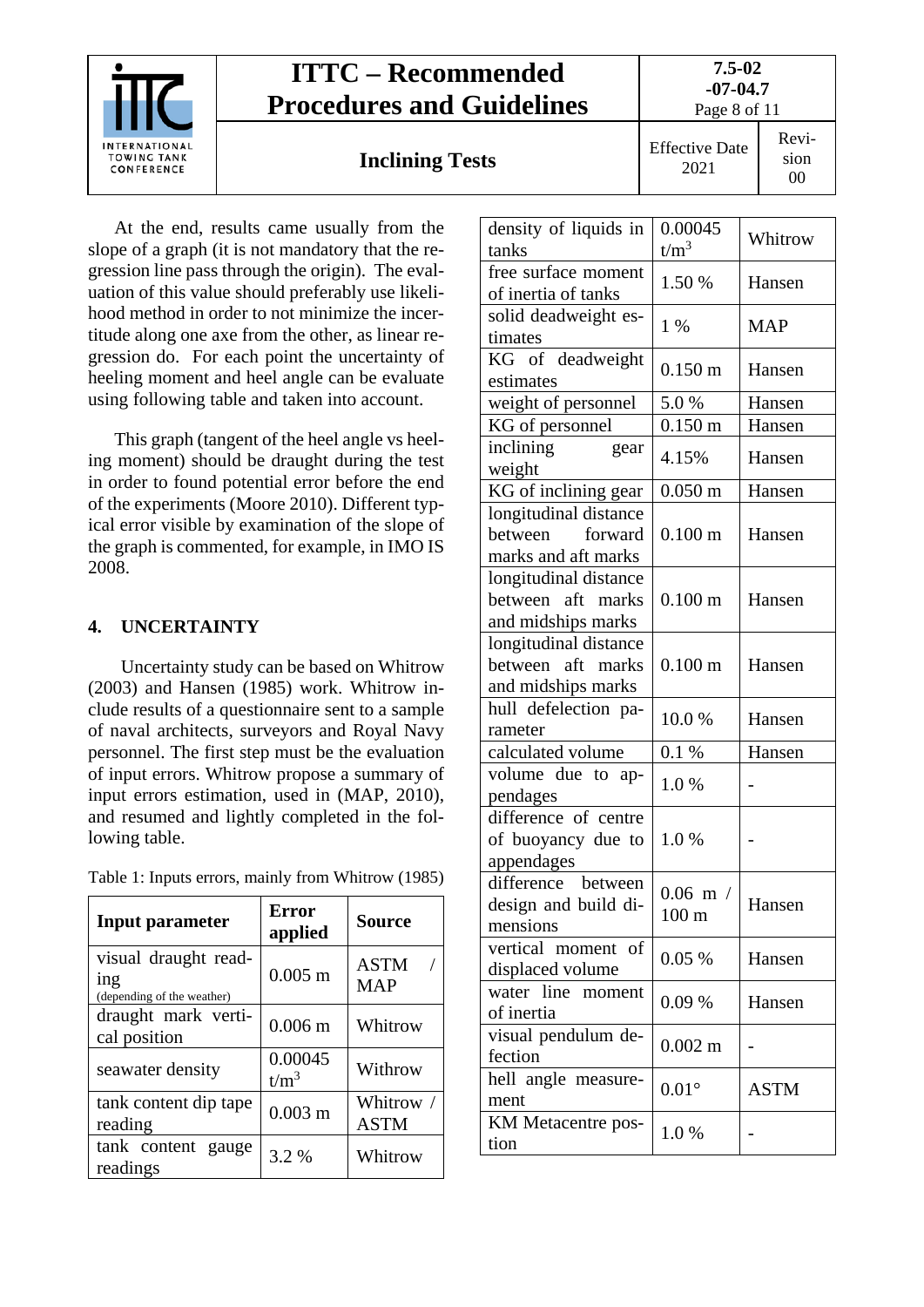

| pendulum<br>$\ln$ lengths $\vert$ 0.002 m<br>and reading |  |  |
|----------------------------------------------------------|--|--|
|----------------------------------------------------------|--|--|

Most of the items in the previous table depend on measuring device (for example, draught measurement can be improved by adequate device as draft tube) and numerical tools (using numerical tools allow to not use the hypothesis of a fixe metacentre which improve the final results).

It must be noticed that using a single weight for all inclinations imply that and error in the mass of this weight will be present in all points and will not be visually detectable on the slope of the graph, tangent of the heel angle vs heeling moment (Moore 2010).

### <span id="page-8-0"></span>**5. FINAL CHECK**

In order to check the quality of the experiments and the results it can be reported those questions:

- Were the mooring lines checked?
- Was the meteorological condition good enough?
- Was the wind speed measured?
- Was water under the hull measured/evaluated?
- Were redundant heel measurements used?
- If any, have all visual measurements been done properly?
- Are all measurements systems properly calibrated?
- Are weights properly calibrated?
- How many natural periods were used in the heel angle inclination method?
- Were metrological tools used?
- Were adequate systems used for draught or freeboard measurements?
- Is the Metacentre assumed fixe or not?
- Were numerical tools accurate?
- Are there enough measuring points? Are they symmetric?
- Personnel on board is minimized, limited to the crew, and informed of the requirements of an inclining test in order to not disturb the measurements?
- Is there more than one measurement for one inclination situation? At least two measurements for the initial zero angle, preferably three.

### <span id="page-8-1"></span>**6. REPORT**

Report must be consistent in form and in content in order to give the possibility to redo the calculation. Report have to use ITTC symbols and ISO units. Photographs of draft marks weight and location of measurements are strongly recommended.

Drawing of reading position of the draft/freeboard measurements must be given in the report. If the draft mark was used, the draft mark plan should be at least referenced.

In addition, in order to estimate the uncertainty, some measurements details must be specified:

- Technical solutions used to measure draft (visual, pressure, …) and the number of independent catch,
- Number positions and technical solutions used to estimate the water density (and if necessary the water temperature),
- How was determine the zero point (on board value, reference place in the ship, …),
- Details of numerical output used for the post-treatment (hydrostatic tables, equilibrium at each point, …), and the numerical tools used (including reference of the input data),
- Calibration certificate of all measurements systems used.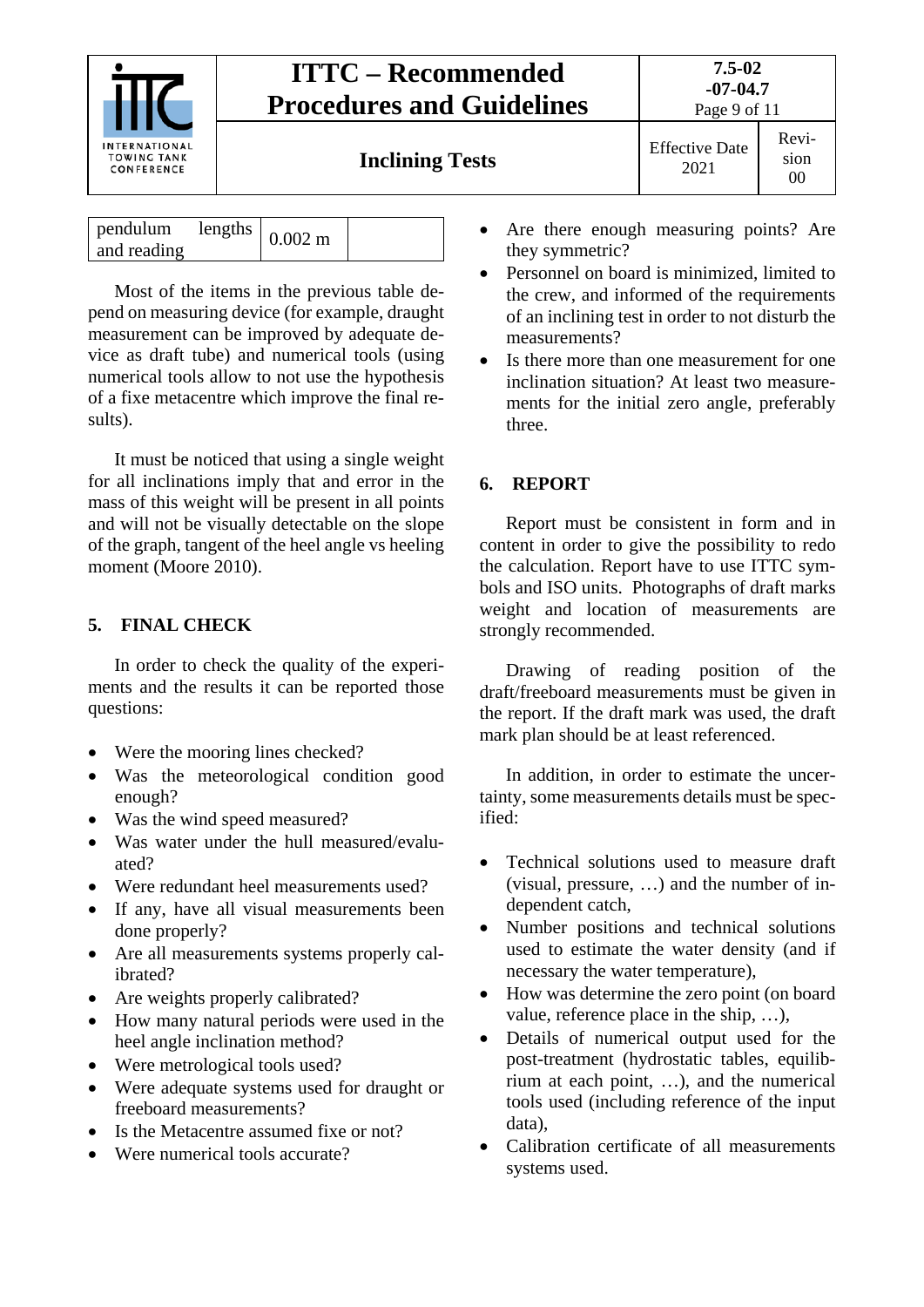

A list of all tank with levels and density is require. Additional information as position of centre of gravity, free surface effect and variation of this effect with heel and tank level have to be also given. The list must show how the filling level have been measured (by hand, electric gauges, …).

A list of all compartments and voids showing those which have been checked for the experiments.

Comprehensive description of the weight situation of the ship during the experiments (reference of the capacity plan used is needed).

Estimation of transfer of fluid during the experiments have to be reported.

The report must contain basic data, such as the weight of each inclining weight, the distance it was moved and the lengths and deflections of each pendulum, rather than only the moments and tangents, in order to permit further checking in case any data appear later to be questionable (Moore, 2010).

A chapter with evaluation of the uncertainty must be include in the report. For example, regression coefficient of the slope of the graph if used, or average value and variance of results from all inclinations.

The report must contain a conclusion from the personnel in charge of the experiments and some comparisons against similar ships results.

#### <span id="page-9-0"></span>**7. RECOMMENDATIONS**

Final recommendations are:

- Use of modern tools for hydrostatic calculations is preferable,
- Use numerical model as precise as possible,
- Environmental condition should be as favourable as possible,
- Ship conditions should be the nearest to the loading conditions expected for the rest of trials in order to reduce extrapolations,
- Use modern and adequate metrological instrumentation,
- Roll period measurement is recommended during the tests in order to follow the change after the tests as suggested by IMO, using the link between the roll period and the metacentric high.

### <span id="page-9-1"></span>**8. REFERENCES**

- ASTM, American national Standard, "Standard guide for conducting test (lightweight survey and inclining experiment) to determine the light ship displacement and centres of gravity of a vessel", F1321-14, May 2014.
- BLENDERMANN W., "Wind Loading of Ships - Collected Data from Wind Tunnel Tests in Uniform Flow" Werner", institut fur schiffbau der universitat hamburg, Bericht Nr. 5741996, December 1996.
- CORNELL R., L., "Rethinking the Inclining Experiment", Ocean Industry, 1983 vol. 18: p 27-28.
- DUNWORTH, R., J., "Up Against the Wall" in International Maritime Conference, Pacific 2013, Sydney Australia.
- DUNWORTH R., J., "Back Against the Wall", Transactions RINA, Vol 156, Part B2, International Journal of Small Craft Technology, Jul-Dec 2014, pp 99-106.
- DUNWORTH R., J., "Beyond the Wall", Proceedings of the 12th International Conference on the Stability of Ships and Ocean Vehicles, 14-19 June 2015, Glasgow, UK.